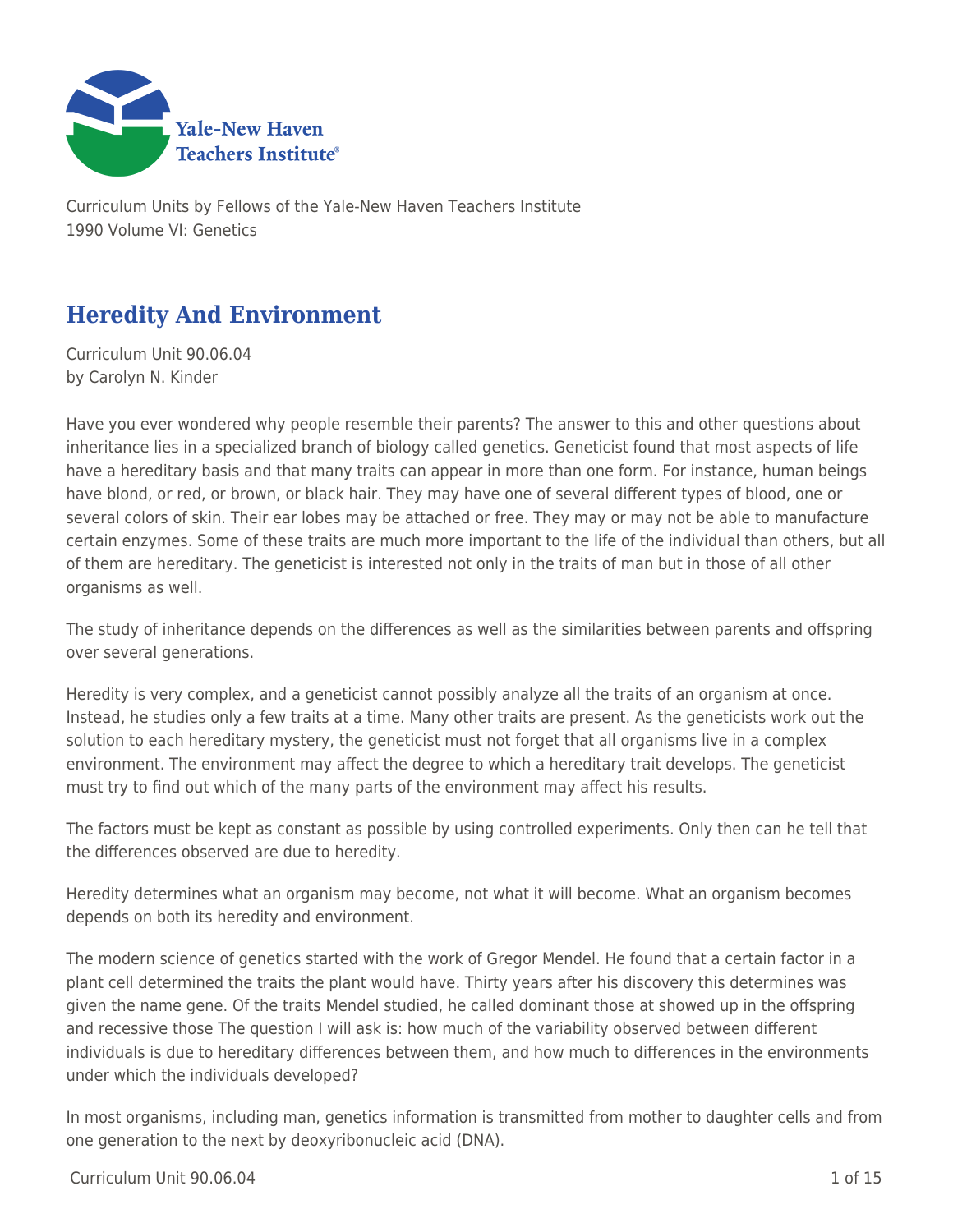Knowledge of the heredity or inheritance of plants and animals is important in many phases of our life.

The question I will ask is: How much of the variability observed between different individuals is due to hereditary differences between them, and how much to differences in the environments under which the individuals developed?

The purpose of designing a unit on "Heredity And Environment" is to help students learn more about themselves. They will learn why they develop into the kind of individual they are.

The unit will discuss heredity traits and environmental conditions, chromosomes, DNA, studies of identical twins, and several diseases linked to heredity and environment.

The students will do some hands on activities by constructing a model which represents DNA. They will explore plants with the exact same heredity and plants with different heredity. They will change the conditions in the environment to see the way the plant organisms with the same heredity may develop differently in different environments and why organisms with different heredity develop in the matter in which they do. Heredity is not the only thing that effects development. The environment also has an important effect.

The unit can be taught to students in grades five through eight. The science and math teachers are encouraged to use a team teaching approach. Other features that will be included in the unit are content, lesson plans, resources, reading list and a bibliography.

### **Genes and DNA**

DNA, short for deoxyribonucleic acid, makes up the genes that transmits hereditary traits. The DNA molecule looks like a long, twisted rope ladder. This is called the double helix. The ladder is made up of two coiled strands with rungs between them. The rungs are composed of pairs of chemicals in different combinations. Each combination carries instructions like the dot and dashes of the Morse Code. Each gene in the body is a DNA section with full set of instructions for guiding the formation of just one particular protein. The different proteins made by the genes direct the body's functions throughout a person's life.

DNA is made of six parts: a sugar, a mineral (phosphate), and four special chemicals called bases. These bases are represented as A;T;C; and G. Sugar and phosphate form the chains, or sides, of the staircase. The A;G;C and T bases form the steps. See figure 1. Each step is made of two pieces, which are always paired the same way. The A base always pairs with the T base. And the G base always pairs with the C base.

Figure 1. DNA Structure

(figure available in print form)

### **DNA Reproduces Itself**

Two new identical DNAs are immediately formed. The A,G,C, and T bases on each chain attract loose bases found floating within the nucleus. Ts attract As and Cs attract Gs. The two new DNAs are just like the original DNA. Each strand directs the synthesis of a complementary strand. The replication of DNA is the key to heredity, the passing of traits from parents to offspring. DNA replication results in the formation of new reproductive cells. It also results in the formation of new cells, which is important for the growth of an organism. See Fig. 2.

Figure 2.

Curriculum Unit 90.06.04 2 of 15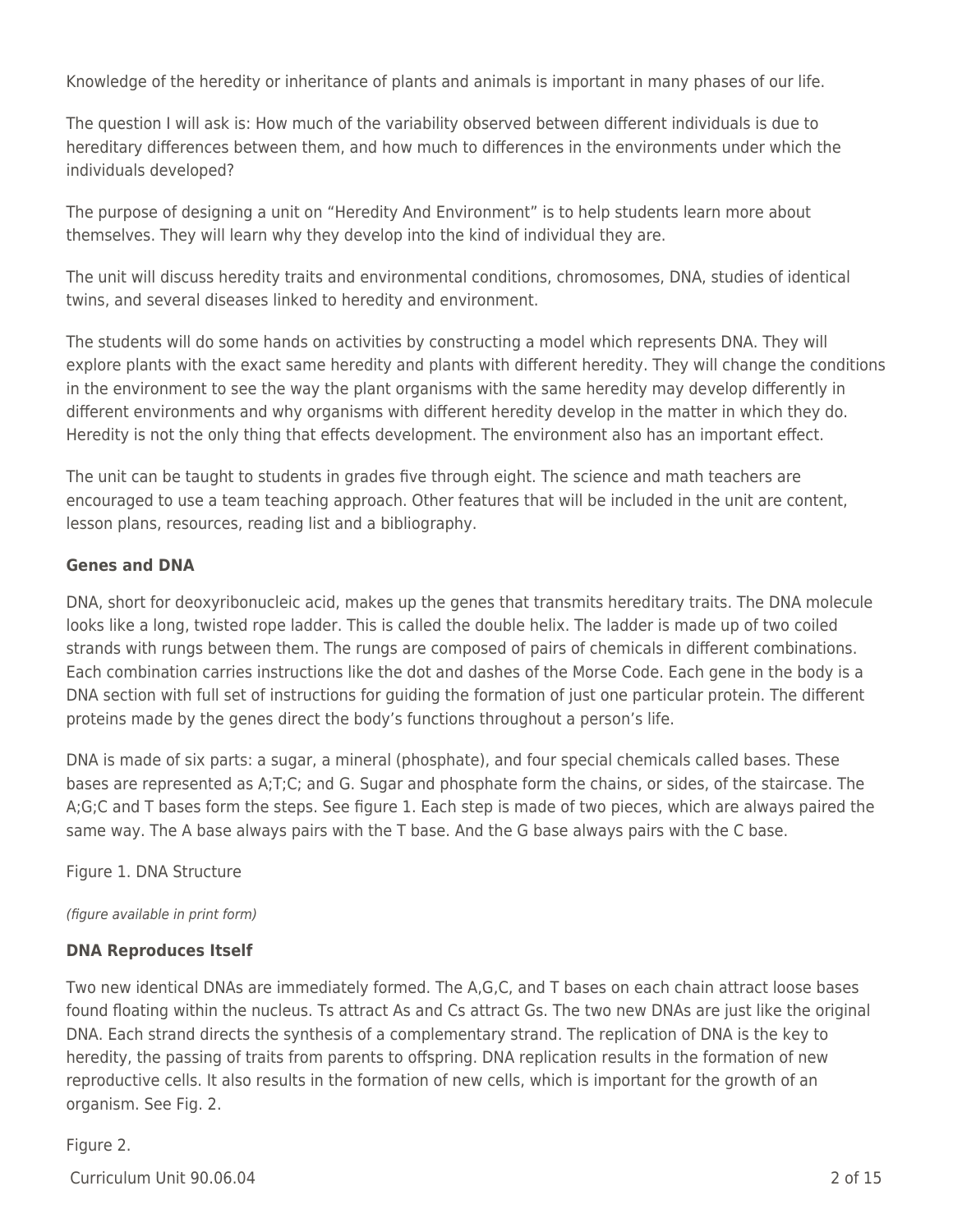#### (figure available in print form)

Watson-Crick--DNA Replication-Redrawn from version in Levine, Genetics, Holt, Rinehart, Winston, 1968.

#### **Chromosomes**

Genes and chromosomes provide the genetic link between generations. Chromosomes are strands of DNA and protein found in the nucleus of virtually every cell, but with few exceptions seen only during the process of cell division. The number of chromosomes in a cell is characteristic of the species. Some have very few, whereas others may have more than a hundred. Ordinarily, every cell in the body of an organism contains the same number of chromosomes. The most important exception is found in the case of gametes where half the usual number is found. Human beings have 46 chromosomes in each cell, with the exception of the spermatozoa in males and the ova in females, each of which has 23 chromosomes. Human chromosomes occur in pairs, the total 46 consisting of 23 pairs; 22 pairs of autosomes which are non-sex determining chromosomes. The member of a pair are essentially identical, with the exception of sex chromosomes in males, and each pair is different from any other pair. Plants and animals inherit chromosomes from their parents. Each plant and animal cell has a set of chromosomes. Chromosomes, then, control the heredity of an organism. They carry the blueprint that determines what kind of organism will develop.

#### **Some Relationship Between Heredity And Environment**

Organisms can transmit some hereditary conditions to their offspring even if the parents do not show the trait. In the small, familiar fruit fly. Drosophila, there is a hereditary trait in which the wings curl up sharply if the files are raised at a temperature of 25 degrees Celsius. If, however, the files are raised at a lower temperature, such as 16 degrees Celsius then the trait rarely appears. The wings seem to be straight, and the flies look normal. The genetic trait is there, however, and will reappear in the next generation if the temperature returns to 25 degrees Celsius. See fig. 3. A similar type of inheritance appears in plants. In some types of corn the kernels will remain yellow until they are exposed to sunlight. Once exposed, the kernels become various shades of red and purple. Some traits do not appear to be affected by the environment. One of the first hereditary traits studied in humans was polydactyly. An individual with polydactyly has more than ten figures or toes. See fig. 4. This trait does not seem to be affected by the environment at all. Other human traits like color blindness, baldness, blood type, skin color, the ability to taste certain substances, the presence or absence of hairs on the middle of the fingers, and free or attached ear lobes do not seem to be influenced by the environment.

#### (figure available in print form)

Figure 3—This diagram shows how temperature affects curly-wing trait in Drosophila. If the third generation of curly-winged flies had been raised in 16°C environment. Source:Redrawn from Biological Science , Houghton, Mifflin Co., Boston, 1963, p. 379.

Figure 4—An example of polydactyly. Extra digits on either hands or feet are almost always abnormal in structure.

#### (figure available in print form)

Source: Biological Science , Houghton Mifflin Co., Boston, 1963. p. 380.

A common cited example of an environmental effect on phenotype is the coloring of Siamese Cats, although these cats have a genotype for dark fur, the enzymes that produce the dark coloring function best at temperatures below the normal body temperature of the cat. Siamese Cats are noted for the dark markings on their ears, nose, paws, tail, and all areas that have a low body temperature. If the hair on the cat's belly is shaved and an ice pack is applied, the replacement hair will be dark. Likewise, a shaved tail, kept at higher

 $C$ urriculum Unit 90.06.04  $\overline{3}$  of 15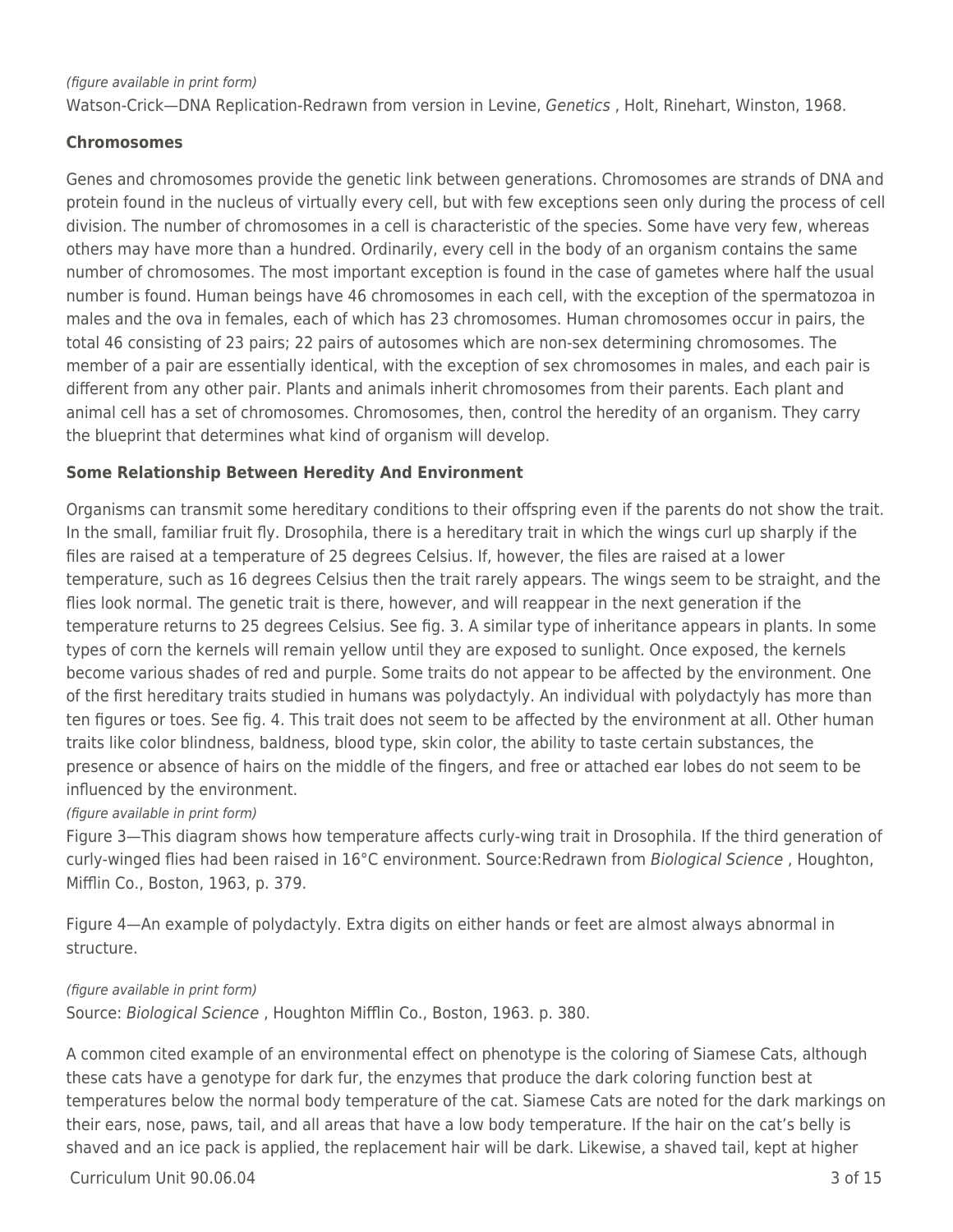than normal temperatures, would soon be covered with light colored fur. These changes are temporary, however, unless the ice pack or heat source is maintained permanently.

The most celebrated effect of an environmental agent directly affecting the unborn, is that produced by the rubella virus. This German measles virus is capable of crossing the placenta from mother to child, and the prenatal infection, if it occurs early enough, may result in deafness and other damage to the child. Similarly, maternal infection with the rare protozoan parasite Toxoplasma can cause serious congenital defects in the fetus, and the same has been suspected for Asian influenza.

Another environmental factor is anoxia. Anoxia is a natural hazard of childbirth, and in most cases the infant makes a normal adjustment to it. When infants suffer from delayed respiration or asphyxia during birth, it is widely accepted that this is responsible for later difficulties such neurologic abnormalities.

Warburton and Fraser have emphasized that the development of a fetus depends on a precise and extremely intricate system of interactions between two sets of hereditary factors and two environments, all acting at the same time on the growing baby. The mother and the fetus each have their own environment and their own genotype.

### **Identical Twins**

It is difficult to sort out the effect of genetic inheritance from the effect of the environment, particularly in human genetics. Studies of identical twins provide geneticists with the opportunity to examine the influences of heredity (nature) and environment (nurture). The study of twins offer bountiful material with which to study many of the most detailed aspects of human heredity.

Identical twins develop when the cells arising from a single fertilized egg separate and two complete embryos form. These embryos have exactly the same genetic information. If identical twins exhibit the same expression of a trait, then it would appear that the trait is heavily influenced by the environment. The message from such studies is that both genes and environment are important.

In your case, you may often have thought, how would you with your given heredity have turned out under different conditions? Or, under the same conditions, to what extent might you have been different with a slightly different heredity?

The only way it could be answered or, at least, partly answered is if there were two of you to start with and each were exposed to different conditions; or if you started life with somebody else at the same time within the same mother, and after you were both born, developed under approximately the same conditions. Is either of these situations at all possible? Yes, for nature has most thoughtfully provided us with twins. For the first experiment we have identical twins; for the second, "fraternal" twins. The two types differ in this way. Identical twins are the product of a single fertilized egg which, shortly after it begins to grow, splits in half to form two individuals. Each has exactly the same hereditary and factors, so among other things, identical twins must always be of the same sex.

Fraternal twins, on the other hand, are the product of two entirely different eggs simultaneously matured by the mother and fertilized, approximately at the same time, by two entirely different sperms. They carry quite different genes, and need be no more alike than any other non twin siblings in the same family, as often as not, in fact, being of opposite sex.

In other words, identical twins are from the standpoint of heredity, exactly the same individual in duplicate.

### $C$ urriculum Unit 90.06.04  $\qquad$  4 of 15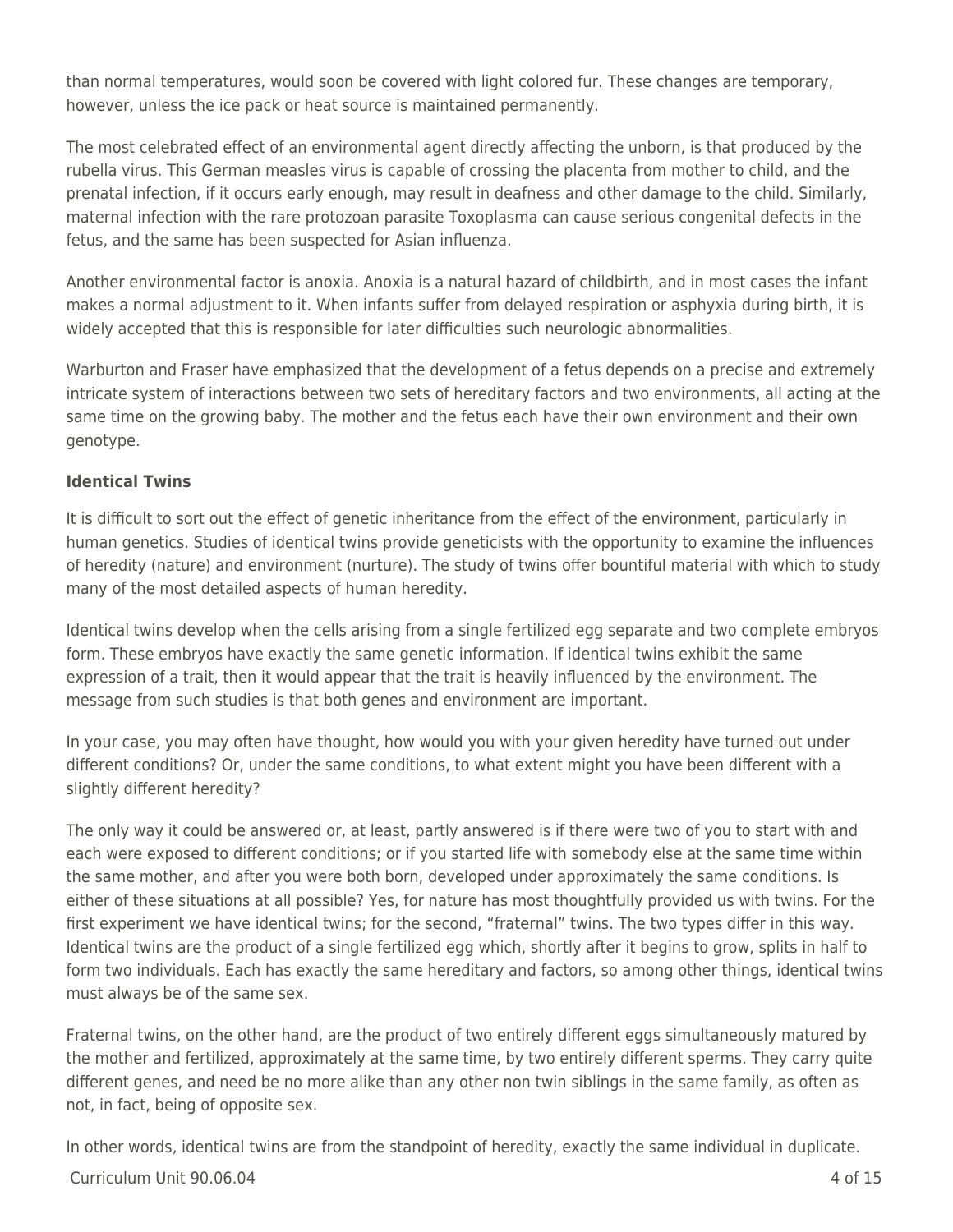Fraternal twins are two entirely different individuals who merely through chances were born together. See fig. 5.

By comparing the twins with regards to many characteristics known to be definitely inherited or influenced by heredity, they can tell whether or not the degree of resemblance or correlation is high enough to stamp them as identical among the characteristics used for comparison are blood groups, blood pressure, pulse, respiration, and brain wave patterns, eye color, and vision, palm, sole and finger patterns: skin color, hair color, hair form and various minor hereditary abnormalities where present. The correlation in those characteristics is so much greater between any two identical twins that there is virtually no possibility of confusing their relationship.

Figure 5—How Twins are produced

(figure available in print form)

Source:Redrawn from Science , Silver Burdett, 1965, p. 132.

In as much as identical twins have exactly the same heredity, whatever differences there are between them must be due to environment. But when identical twins are reared in different environments, there being instances of such separation in infancy and nonetheless develop marked similarities of any kind, these might be ascribed to heredity.

The study of fraternal twins takes a different direction. In their case, as they have much more similar environment in prenatal life and often thereafter than singly born individuals, the question is how much more alike this will tend to make them.

If heredity were everything, then identical twins would be exactly the same in all respects, even if reared apart. But a number of studies show that they are never exactly alike, even though they do have remarkable similarities in most respects.

On the other hand, if environment were everything, then fraternal twins, reared under the same conditions, would also be alike, regardless of how different were their genes. But here we find that although they show a closer resemblance to each other than do non-twin brothers and sisters, "fraternal", even when of the same sex are very much alike than are "identical" reared apart.

Thus, the various studies of twins have comprised an important source of evidence for geneticists. No identical twins are really identical because they cannot possibly have had identical environments, even before birth.

If all human traits behaved in the clear-cut mendelian fashion that albinism and Huntington's chorea do, twin studies would not be necessary as an aid in unraveling the complications that the environment often superimposes upon a mendelian pattern of heredity. There seems to be a rule that the most common defects have the largest environmental component, which makes it difficult to tell whether their hereditary basis for the abnormality is a simple dominant or recessive. The environment acts to suppress the expression of the abnormal gene in some cases but fails to do so in others! It can be appreciated that this unpredictable behavior of environmental factors would upset the classic orderly mendelian ratios, especially if they are the complicated ones that result when more than one gene pair is involved.

Pairs of twins are useful in detecting the relative effectiveness of heredity and environment upon the expression of a disease or trait. If a trait is highly hereditary, both members of a pair of identical twins will be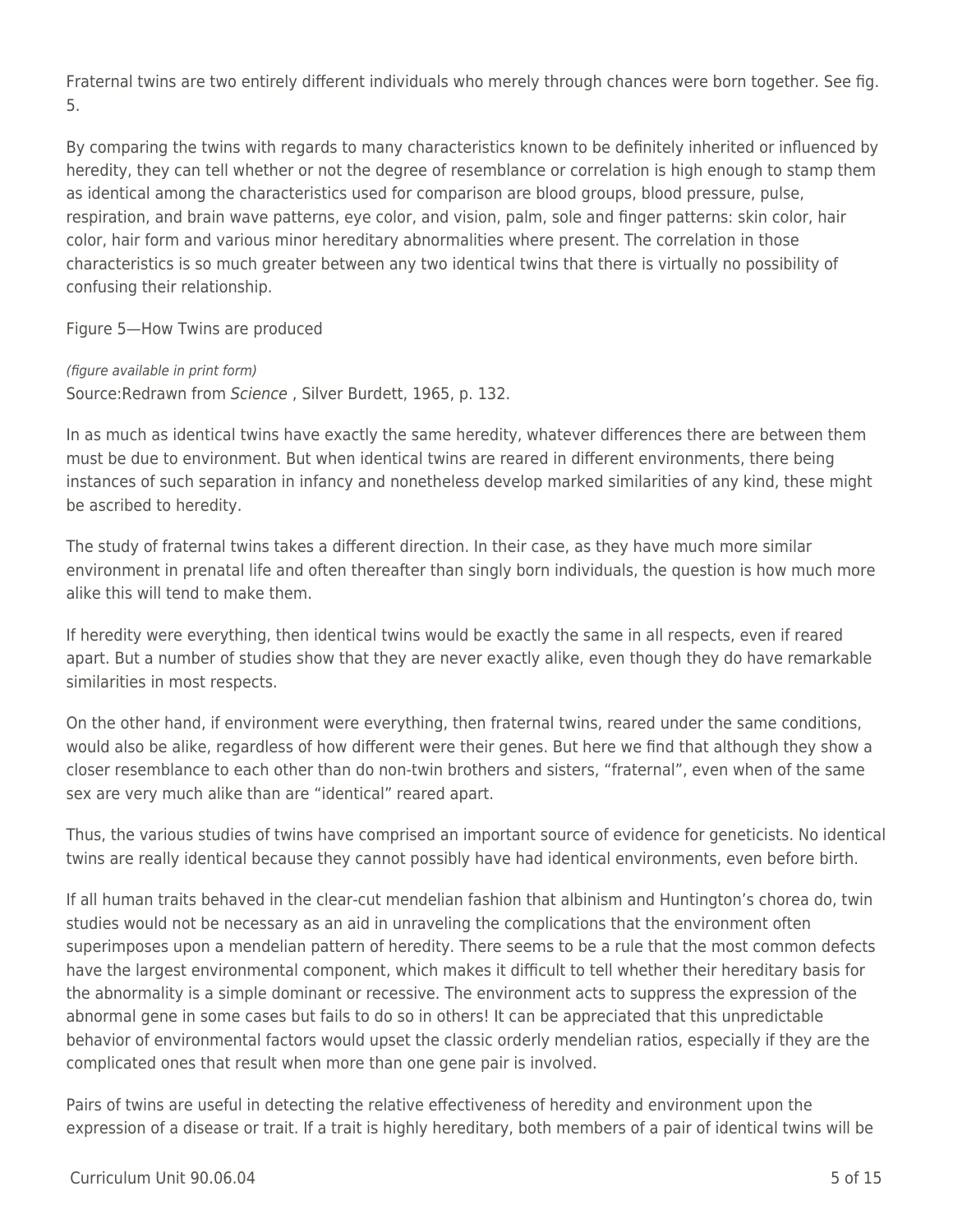expected to show the trait. If one identical twin shows the trait and the other member of the pair does not, the disagreement must be due to environmental differences between the two twins, because the genes of one are exactly the same as the genes of the other.

We know that the heredity of blood groups behaves according to the mendelian rules and that environment seems to have no affect on the kind of blood group a person has. Identical twins both have exactly the same blood group. Tuberculosis is a good example of a disease in which an hereditary susceptibility and an environmentally favorable situation are both necessary for the appearance of the active disease. A comparison of the behavior of identical and fraternal, and for susceptibility to tuberculosis, where heredity and environment share the responsibility, is given in table I. Notice how different the picture is for the two traits.

In table I it can be seen that both members of the 125 pairs of identical twins agreed in having the same blood groups. The 91 pairs of fraternal twins showed 60 pairs in which both members had the same blood groups and 31 pairs in which the two members had different blood groups. The different in susceptibility to tuberculosis of the two members of identical twins pairs is interesting. In 68 cases both got the disease but 29 cases one of the identical twins got the disease while the other twin remained free of it. It is striking that there could have been sufficient difference in the environments of the two members of the identical twin pairs to cause one member to remain free of it. Both must have been genetically susceptible, as one of them was, but their environments differed enough so that one got the disease and the other did not.

# **Table I**

|                   |       | <b>Identical Twin Pairs Fraternal Twin Pairs</b> |    |                 |
|-------------------|-------|--------------------------------------------------|----|-----------------|
|                   | Agree | Disagree Agree                                   |    | <b>Disagree</b> |
| Type of Blood 125 |       | $\Omega$                                         | 60 | 31              |
| Group             |       |                                                  |    |                 |
| Susceptibility 68 |       | 29                                               | 45 | 99              |
| to Tuberculosis   |       |                                                  |    |                 |

The contrast in Agreement and Disagreement between the Members of Twin Pairs, Identical and Fraternal; for the Blood Group and Susceptibility to Tuberculosis.

### **Genetic Disorders**

Multifactorial disorders arise from the action of at least several genes and their interaction with the environment. Heart disease, which is one of the leading cause of death in the United States today. This disease has been linked with smoking, diets high in cholesterol and saturated animal fats, stress, and lack of exercise. It is not clear that dietary control is a practical solution to the problem. If the difficulties of overcoming one's genotype by dietary manipulations are too great, the program will have little effect. Unfortunately, we do not know how strong the control of the genotype may be. There appears to be a genetic predisposition to hypertension (high blood pressure), which also is associated with heart disease. Hypertension is easy to diagnose and usually can be controlled by drugs, diet, and exercise. Awareness of the genetic predisposition to many common, multifactorial disorders and knowledge of your own hereditary history can help you make sound life style choices.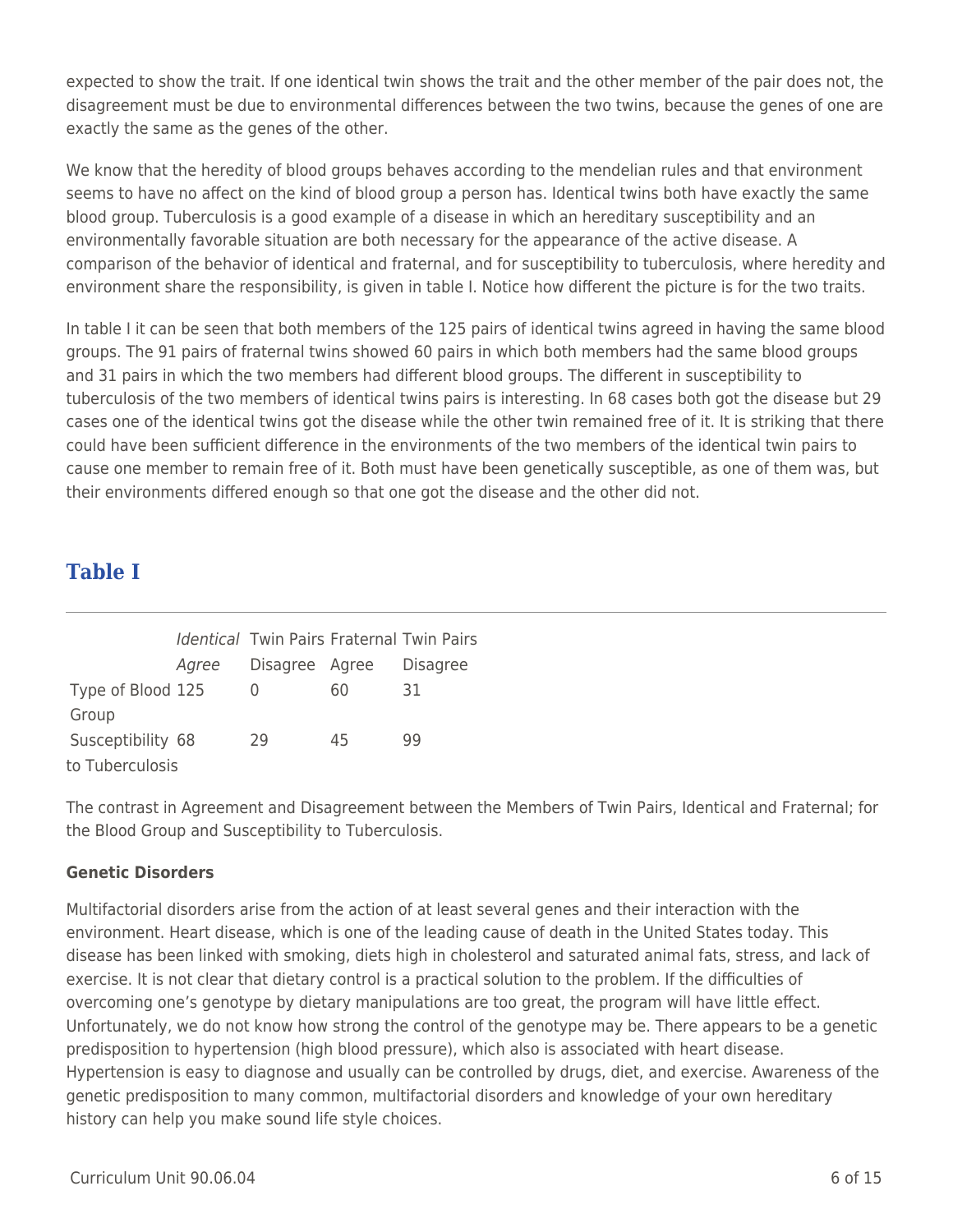The chromosomes in our cells are not affected by any change that takes place within our body cells. This means that no change that we make in ourselves or that is made in us in our lifetimes can be passed on to our children through the process of biological heredity. Such changes made in a acquired characteristics.

Cancer is another type of genetic disorder. A cancer is a clone of cells growing without normal morphogenetic controls in a living host. In man, the difficulty arises because for common cancers we also always expect and find important environmental factors involved in their onset.

# **Heredity and Environment Pre-Post Test**

CHOOSE THE BEST ANSWER:

- 1. Genetics is the study of a. digestion b. growth c. heredity
- 2. All the traits a living thing inherits are called its
	- a. chromosomes b. heredity c. genes
- 3. Genes are located on
	- a. chromosomes b. RNA c. cell walls
- 4. Replication means
	- a. reproduction b. mutation c. DNA splitting in two
- 5. Identical Twins develop from

- a. two different fertilized eggs b. the same fertilized egg c. meiosis
- 6. DNA is found in the
	- a. nucleus b. mitochondria c. ribosomes
- 7. Mendel gave us the laws of
	- a. circulation b. heredity c. gravity
- 8. An organism is the product of its
	- a. heredity b. environment c. heredity an environment
- 9. Human sex chromosomes normally have
	- a. 23 single chromosomes b. 23 pairs of chromosomes c. 46 pairs of chromosomes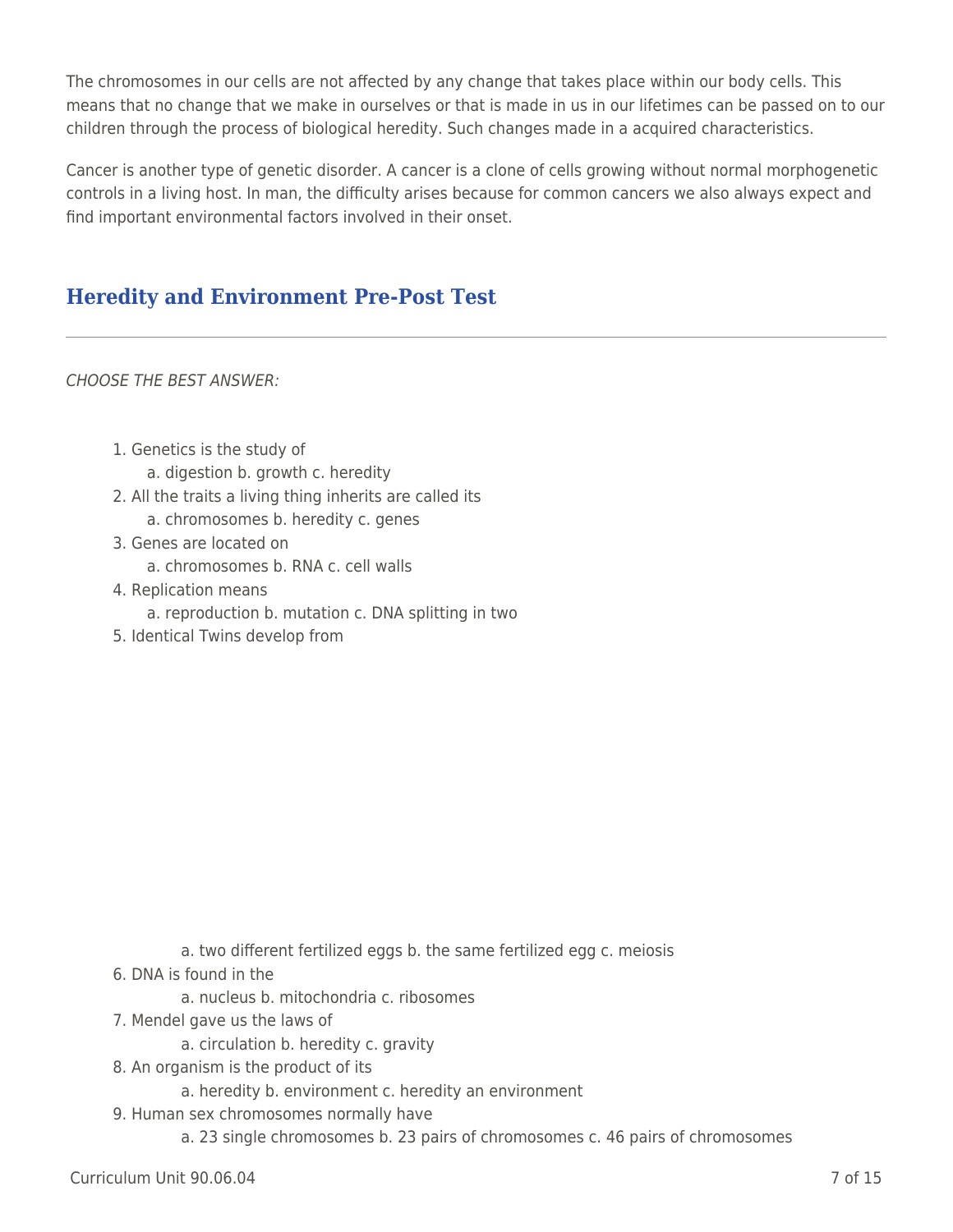10. The father of genetics is a. Mendel b. Fraser c. Wurburton

## **Lesson Plan I**

#### **Nature or Nurture**

#### *Objective To get students to see that they are alike and different in many ways.*

You and your classmates are alike in many ways. You are also different in size, shape, talents, and interests. How many of these similarities and differences are entirely genetic? How many can you control in some way?

For each trait given below, record a measurement taken now or a description of yourself. Try to decide how much of the trait is determined by genetics and how much by interactions with your environment.

TRAIT MEASUREMENT/OR GENETIC/OR EVIDENCE THAT DESCRIPTION ENVIRONMENT TRAIT CAN/ CANNOTCHANGE RT.-handedness LT.-handedness PULSE RATE NUMBER OF FINGERS ON RIGHT HAND NUMBER OF WORDS READ PER MINUTE SHOE SIZE

Curriculum Unit 90.06.04 8 of 15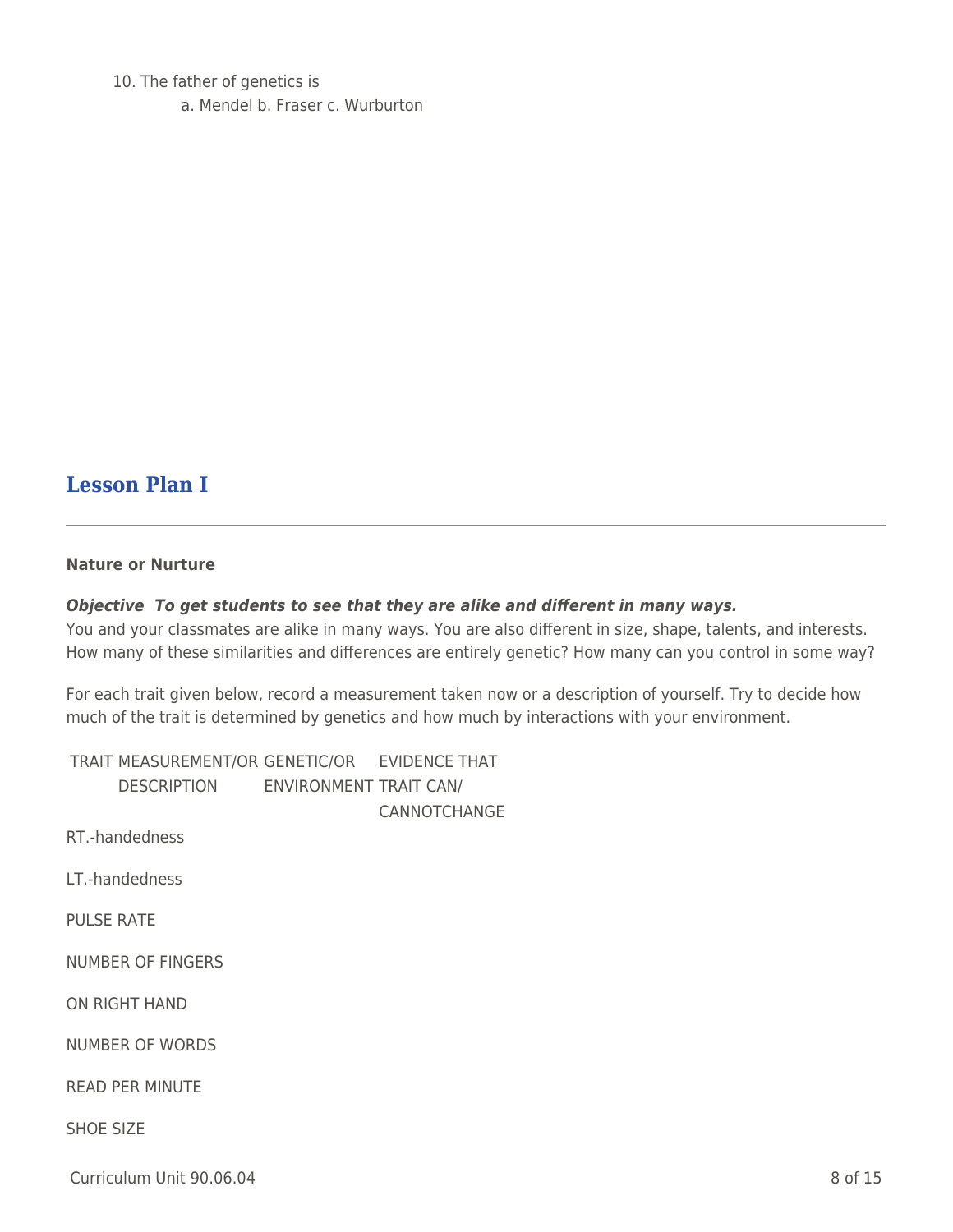TAI KATIVENESS

ABILITY TO PLAY

THE PIANO

### **Lesson Plan II**

#### **Dominant or Recessive**

*Objective The student will find out about some traits that are inherited. If the student shows a dominant trait, there will be at least one dominant gene. If it is a recessive trait, wo recessive genes.*

*Directions Fill in the chart with the traits that you have. You may need a mirror to help you.*

(figure available in print form) Circle dominant if you inherited a dominant trait. Circle recessive if you have inherited a recessive trait.

## **Lesson Plan III**

#### **DNA**

*Objective The student will learn how to construct a model of DNA question: Why is DNA replication an essential step in cell division?*

*Strategy The student will use several hands-on approach to making a model of DNA. (Refer to Genetics Concepts Experiment Kit from Lab Aids, YNHTI)*

*Resource "DNA Made Easy"*

### **Lesson Plan IV**

#### **Extra Research**

Tay-Sachs disease, sickle cell disease, Turner's syndrome, Down's syndrome, cystic fibrosis, and PKU (phenylketonuria) are genetic disorders. Research one of these diseases using genetics books in your school library. Prepare a report stating your findings. Teacher will assist students in the library or suggest where books may be found.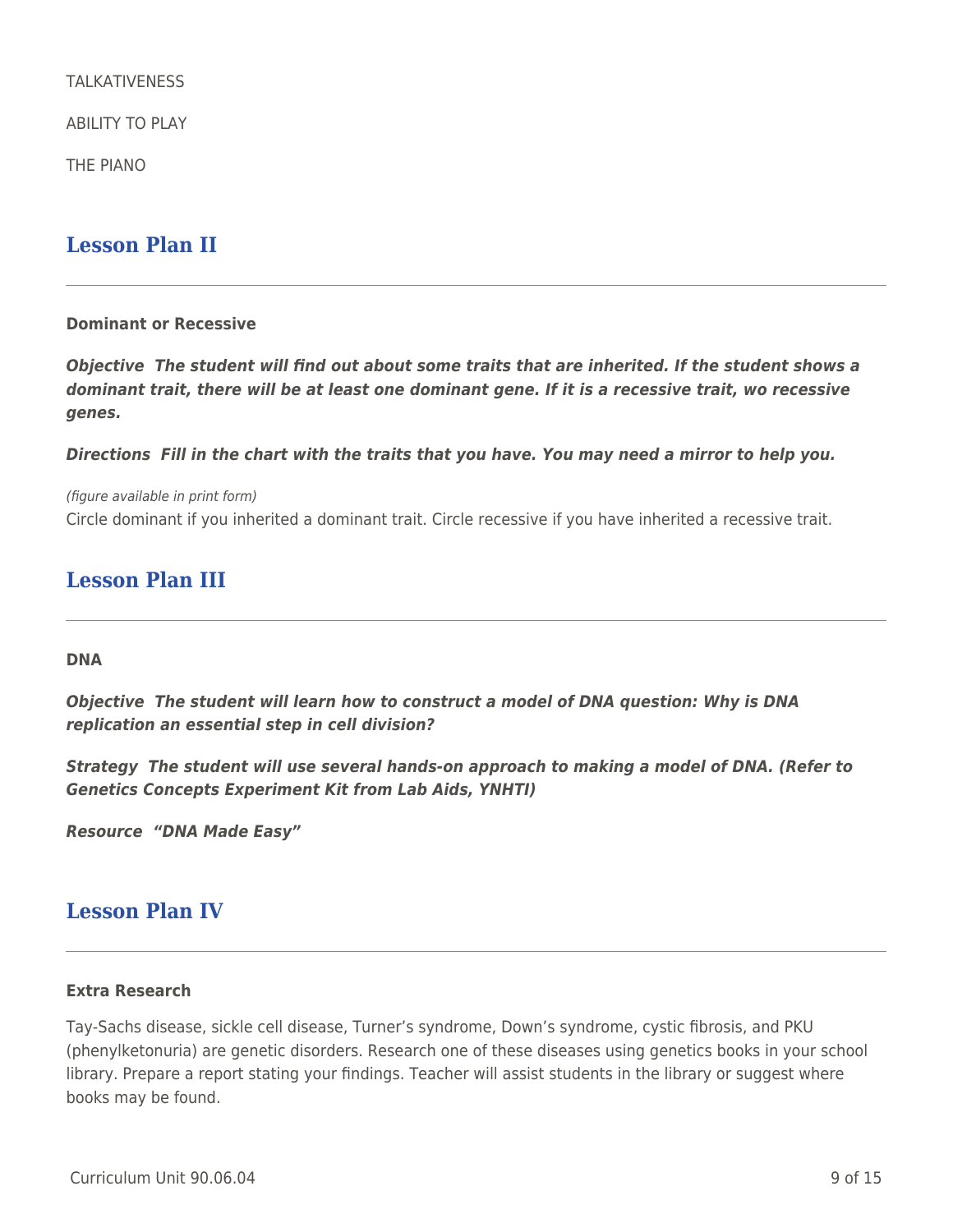### **Lesson Plan V**

#### **Class Trip**

*Objective The student will visit a seed and plant store to observe plants that are similar in genotype that look alike. They will see plants of the same genotype that look different. They will observe that environment has an impact on genes expression.*

*Strategy We will create a bulletin board displaying the variety of plants due to environmental effects, as well as, the hereditary effect. The students will do a series of experiments with plants grown in the classroom. Student observations will be recorded in his/her lab journal.*

### **Lesson Plan VI**

#### *Objective The students will write a geneotype for each person.*

#### **Pedigree for Nearsightedness**

A pedigree is a diagram showing the phenotype for a certain group of related organisms. Scientists use pedigree; to help them figure out the genetypes of an organism. The pedigree below shows a trait carried through a family. The squares represent males; the circles represent females. In this pedigree, the recessive trait for nearsightedness, or myopia, is shown. The shaded areas show a person who has both recessive genes for nearsightedness. On the line below each person, write his or her geneotype. Let  $N =$  dominant gene for normal vision and  $n =$  recessive for nearsightedness.

(figure available in print form)

## **Reading List For Students**

Bernstein, Leonard., et al. Concepts and Challenges in Life Science . New Jersey: Cebco Standard Pub., 1979. (Very readable for students, excellent illustrations and questions for students)

Cobb, Vicki. Cells . New York: Franklin Watts, 1970. This book gives the student a chance to look at many different types of cells)

Dunbar, Robert E. Heredity. New York: Franklin Watts, 1978. (Basic book on inheritance and DNA)

Facklam, Margery and Howard. From Cell to Clone. New York: Harcourt Brace Jovanovich, 1979. (Explains why the discovery of DNA is important to modern day science)

Lesser, Milton S. The Meaning of Life . New York: Amsco School Pub., 1975. (Elementary descriptions of cell structures)

Morrison, Velma Ford. There's Only One You; The Story of Heredity New York: Julian Messner, 1978. (Good book which describes family trees)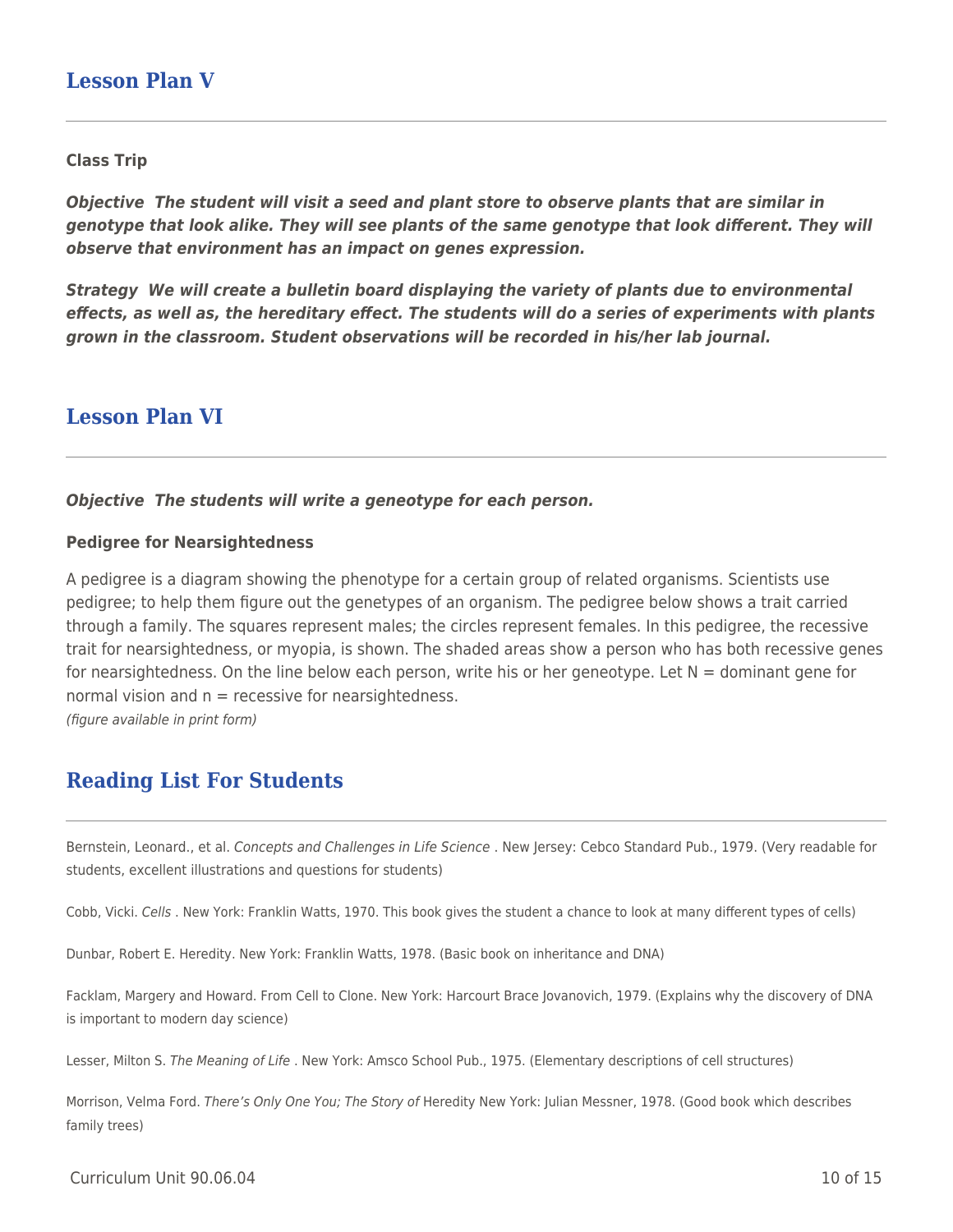Pfeiffer, John. The Cell . New York: Time-Life Books, 1964. (Excellent color illustrations of many different types of cells)

Silverstein, Alvin and Virginia. The Code of Life . New York: Atheneum, 1972. (Excellent book, extremely useful, very readable for all ages and interests, detailed information about DNA and RNA)

Smith, Herbert A., et al. Exploring Living Things .Illinois: Laidlaw Brothers Pub., 1980. (Excellent student text with many illustrations on cell reproduction)

Webster, Vera., et al. Life Science . New Jersey: Prentice Hall, 1980. (Excellent student text with detailed DNA structure diagrams, very readable)

## **Teacher's Resource Bibliography**

Engel, Leonard, The New Genetics , Doubleday and Co., Inc., Garden City, New York, 1966. (Deals with some of the latest finds in the field of genetics.)

Gabriel, Mordecai L., (ed), Great Experiments in Biology , Prentice-Hall, Inc., Englewood Cliffs, New Jersey, 1955. (A presentation of scientific writings in the original including those of the great geneticist, Hermann J. Muller.)

McKusick, Victor A., Human Genetics, Prentice-Hall, Inc., Englewood Cliffs, New Jersey, 1964. (One of a few authoritative books available to the layman, written in a readable style and incorporating the latest findings.)

Milunsky, Audrey, Know Your Genes , Avon Books, New York, 1979. (A clear, accurate, and readable book on medical genetics; hereditary disorders, genetic counseling, prenatal diagnosis, sex selection, twins, and more. Ethical, moral, and legal issues are given thoughtful consideration.)

Peters, James A., Classic Papers in Genetics, Prentice-Hall, Inc., Englewood Cliffs, New Jersey, 1959. (Several original papers from the outstanding men of genetics including Mendel up to those of the present day.)

Scheinfeld, Amram, Your Heredity and Environment , J. B. Lippincott Co., Philadelphia, 1964. (Explains how heredity works to produce a unique individual and the effect of the environment on the person.)

Sullivan, Navin, The Message of the Genes, Basic Books, Inc., Publishers, New York, 1967. (A lucid account of the mechanisms of heredity showing that today's molecular biologists have arrived at a clear understanding of life itself.

Swanson, Carl R., The Cell , Prentice-Hall, Inc., Englewood Cliffs, New Jersey, 1964. (A discussion of the structure of cells, and the tools involved in the investigations of cells.)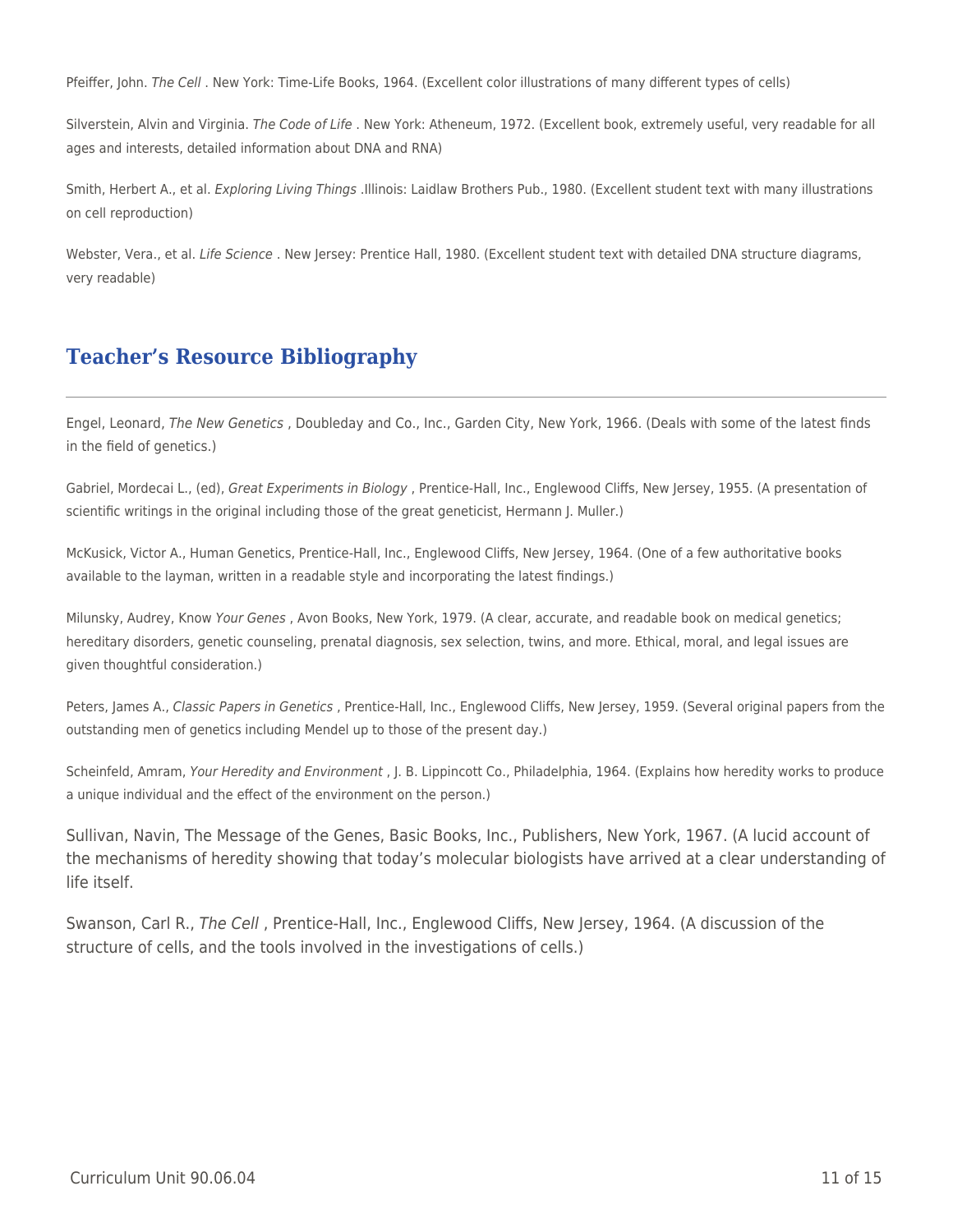## **Magazine Articles**

Bank, Arthur, Mears, J. Gregory and Ramirez, Francisco, "Disorders of Human Hemoglobin", Science, L, February, 1980.

Chedd, Graham, "Genetic Gibberish in the Code of Life", Science , November, 1981, pp. 50-55.

Cohen, Stanley N., "The Manipulation of Genes", Scientific American, July, 1975. (A summary of recombinant DNA techniques by one of the main innovators.)

McKusick, Victor A., "The Royal Hemophilia", Scientific American, August, 1965. (An account of the gene for hemophilia and how it is found in the royal families of Europe.)

Patrusky, Ben, "How Do Cells Know What To Become?", Science, May, 1981.

## **Audio Visual Materials**

#### 35-mm Transparencies

Elementary Genetics Set, Carolina Biological Supply Company, Burlington, North Carolina. (Uses inheritance of kernel color and texture in maize to explain dominance, recessiveness, and the simple Mendelian ratios resulting from monohybrid and digybrid crosses, 55 slides with narrative cassette.)

#### Filmstrip

Elementary Genetics Set, Carolina Biological Supply Company, Burlington, North Carolina. (Uses inheritance of kernel color and texture in maize to explain dominance, recessiveness, and the simple Mendelian ratios resulting from monohybrid and dihybrid crosses, 55 slides with narrative cassette.)

#### Video and 16-mm Programs

Genetics, Carolina Biological Supply Company, Burlington, North Carolina. (Heredity is used to show how anatomical and physiological traits are produced. One example used is how we become right or left-handed, a trait inherited as a simple autosomal dominant gene. Polydactylism (many fingers or toes) and blood groups (A80) in humans are used to further illustrate inheritance.

#### Computer Software

Genetics, Apple II (32k) Diskette. (Covers results of various crosses of peas, fruit flies, and sex-linked diseases. Question/information format.)

Linkover , Apple II (48k) Diskette. (Allows students to plan and execute a program of experiments to draw a genetic map of a single chromosome. Interaction format.)

#### Other Resources For Information And Materials

#### $C$ urriculum Unit 90.06.04 12 of 15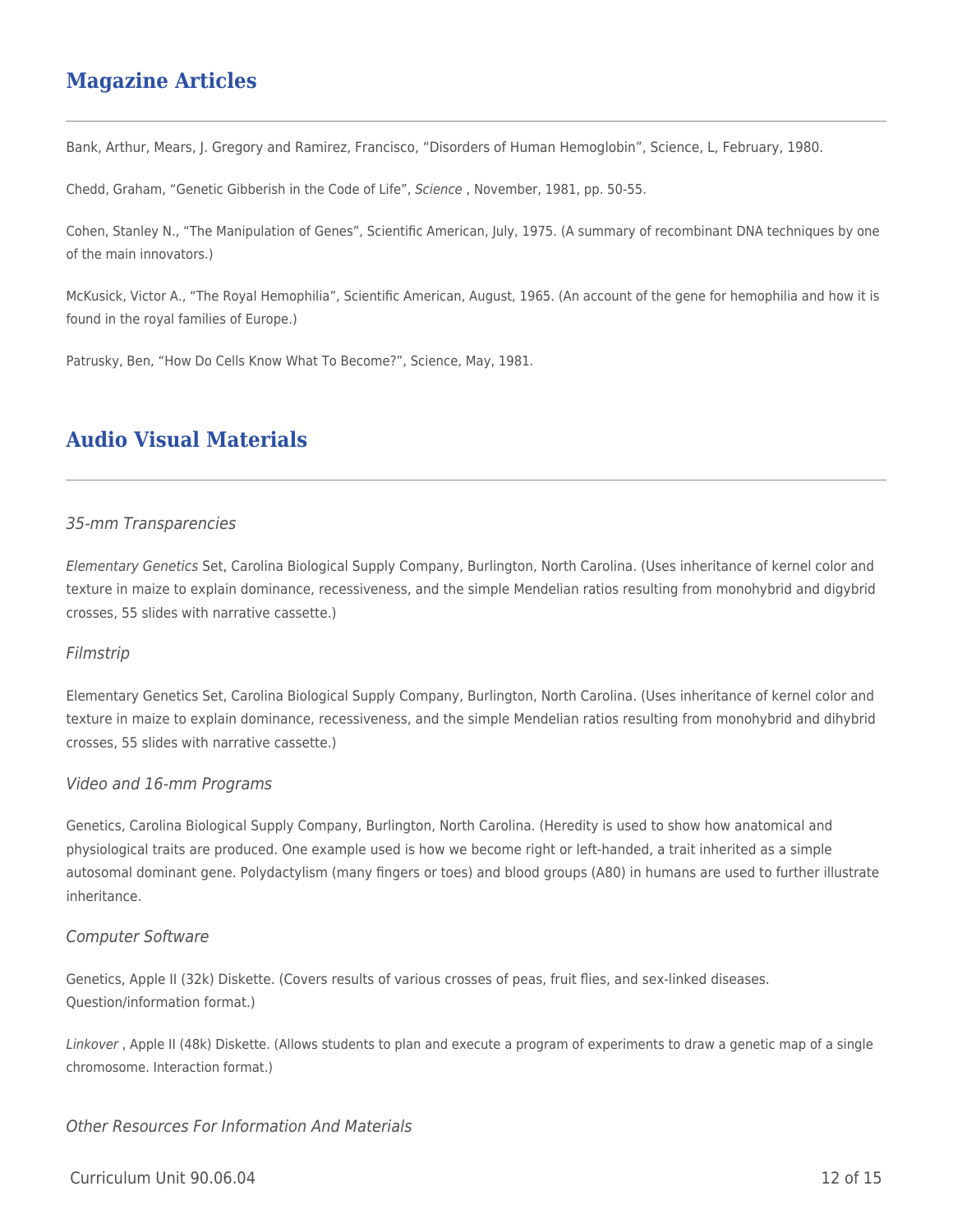National Genetics Foundation, Incorporated

9 West 57th Street

New York, New York 10019

Telephone: 212-759-4432

The March of Dimes Birth Defects Foundation National Headquarters

Box 2000

White Plains, New York 10602

or local March of Dimes chapter

National Clearinghouse for Human Genetic Diseases for the Department of Health, Education, and Welfare, Bureau of Community Health Services, Genetic Services Program

### **Resource List**

#### Lab Materials

Resource: Genetic Concepts, Kit, Cat. # 70 Description: Gameto discs

Source: Lab Aids, Inc., Ward's Catalog Location: Yale New Haven Teachers Institute

53 Wall Street

New Haven, CT.

Telephone: 432-1080

Resource: Gene Kit, M89101/7

Description: Pop-it Beads and Linkers

Source: Phillip Harris, Biologicals, Ltd. (Ward's Catalog) Location: Yale New Haven Teachers Institute

53 Wall Street

New Haven, CT.

Telephone: 432-1080

Resource: DNA Made Easy

Description: Plastic DNA and RNA Building Blocks;

Curriculum Unit 90.06.04 13 of 15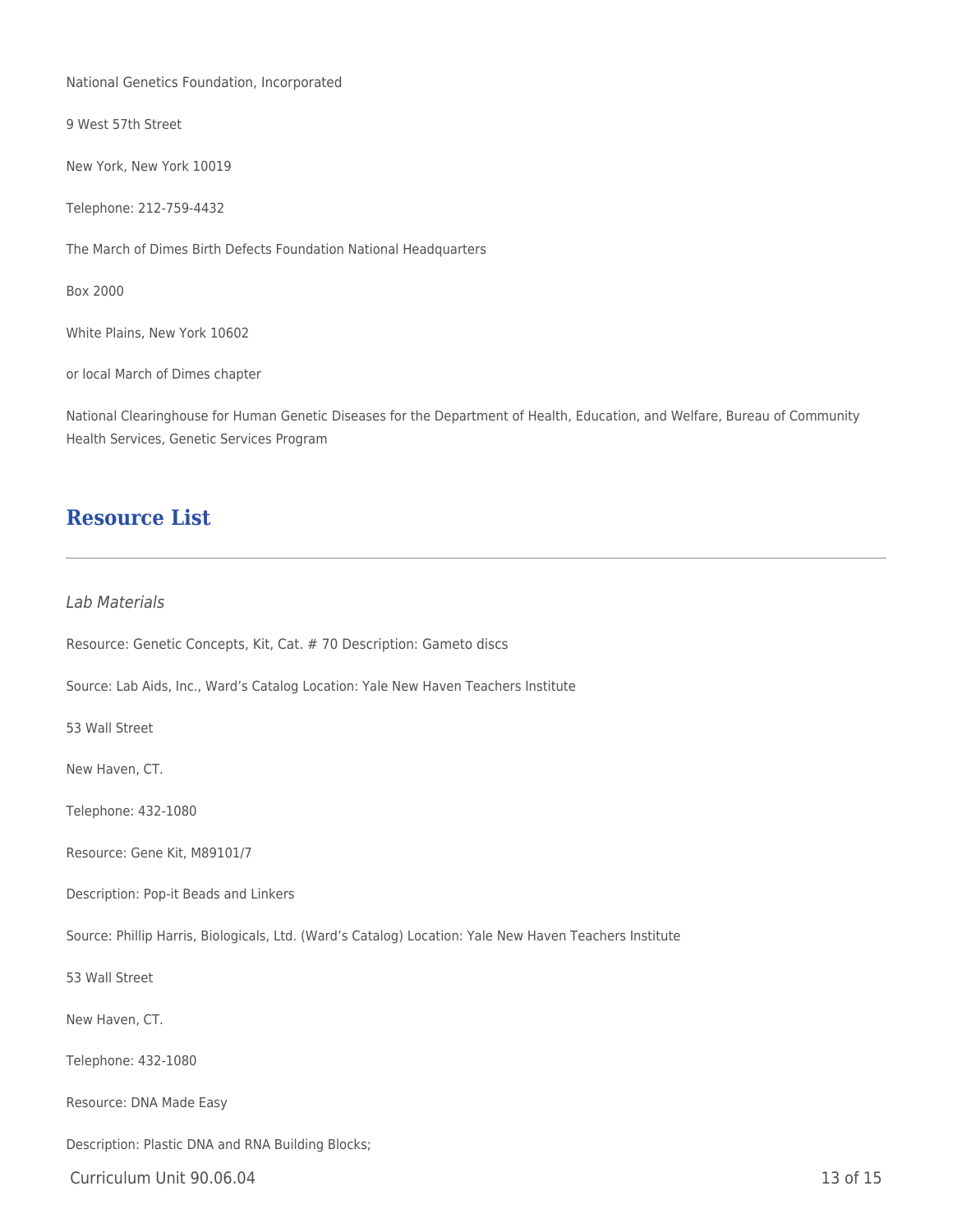Transcription, Translation

Source: National Teaching Aids, Inc. (Ward's Catalog) Location: Yale New Haven Teacher Institute

Wall Street

New Haven, CT.

Telephone: 432-1080

#### Speakers

Genetic professionals to speak on selected topics on Medical Genetics.

Contact: Yale Genetics

Dr. Greta Seashore

## **Field Trip Sites In Connecticut**

Denison Pequotsepos Nature Center

Mystic, CT. 06355

The Nature Center for Environmental Activities, Inc.

10 Woodside Lane

Westport, CT. 06880

The Stamford Museum and Nature Center

39 Scofieldtown Road

Stamford, CT 06903

West Rock Nature Recreation Center

Box 2969

New Haven, CT 06515

Norma Terris Human Education and Nature Center Salem Road

East Haddam, CT. 06423

Roaring Brook Nature Center

Curriculum Unit 90.06.04 15